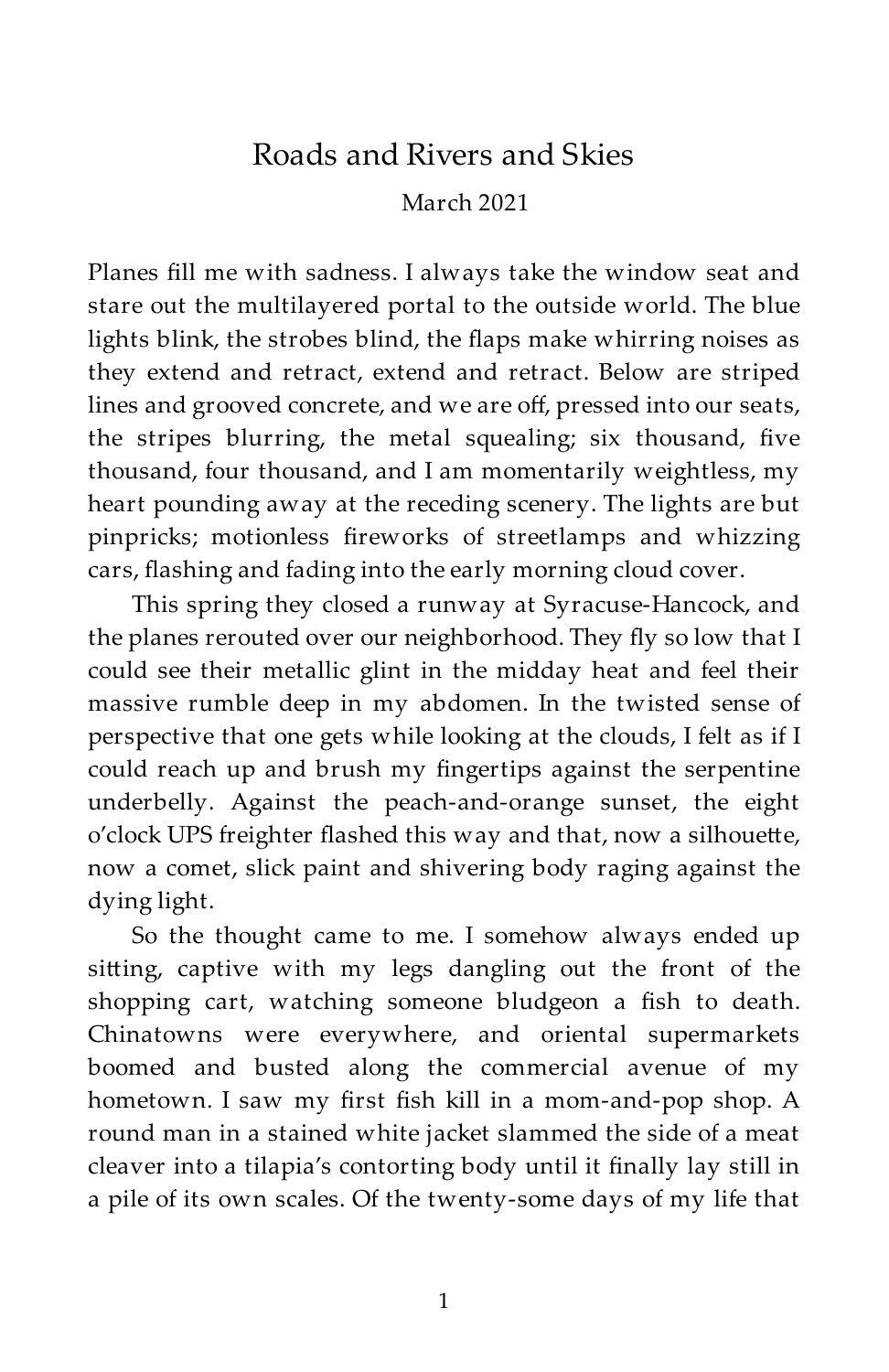I've spent in China, I only remember vividly the afternoon we went to the wet market to get a catfish. The galoshed and rubberpanted lady twirled the laden net in front of a group of shoppers before bringing it down hard on the concrete floor, and the men had chuckled. She asked if they wanted to see that again. We brought the body home in a black plastic bag, and halfway there, the catfish had convulsed in its dying throes and ripped the bag with its sharp fins. It splatted on the sidewalk, and all I remember was the look on its bloody face, the confused gulping that a fish makes when it realizes that it lost its gills on a small chopping block in a slippery corner of a crowded market.

The next time we ended up in Chinatown, I sneak away from the cart and start reading the chemical preservatives on a can of instant coffee. Sodium metabisulfate. Caramel coloring. Glyerol ester of rosin. Still the sound comes, wet bone on metal bat.

When I was on the swim team in high school, I sat alone in the front of the bus that took us to a local college pool. My knees dig into my chest and I read labels and do competitive math problems. Ferric orthophosphate. Oligofructose. A plane traces the inscribed circle. Find that path. The boys in the back smell like damp chlorine and fading deodorant and whiteness. The thin bus walls fascinate me, and I wonder with morbid glee what would happen if I loosened the large rusty screws drilled into the polycrystalline sheets. Would the bus come apart, tearing into two, sparks cascading and diesel burning? I turn around and I see myself, three years younger, back there with the boys, comparing abdominal muscles, rapping along to *Reese's Puffs*. I turn back and all I see is the ghost of a gush of vomit that I witnessed walking down the aisle in first grade and the sheepish look on the kid's face as he splattered the gray-white marbled floor with rivers and stars of green liquid.

Tammy the driver had sprinkled Pine-Sol on the offending pile. The peppery, earthy smell reaches deep inside me, and for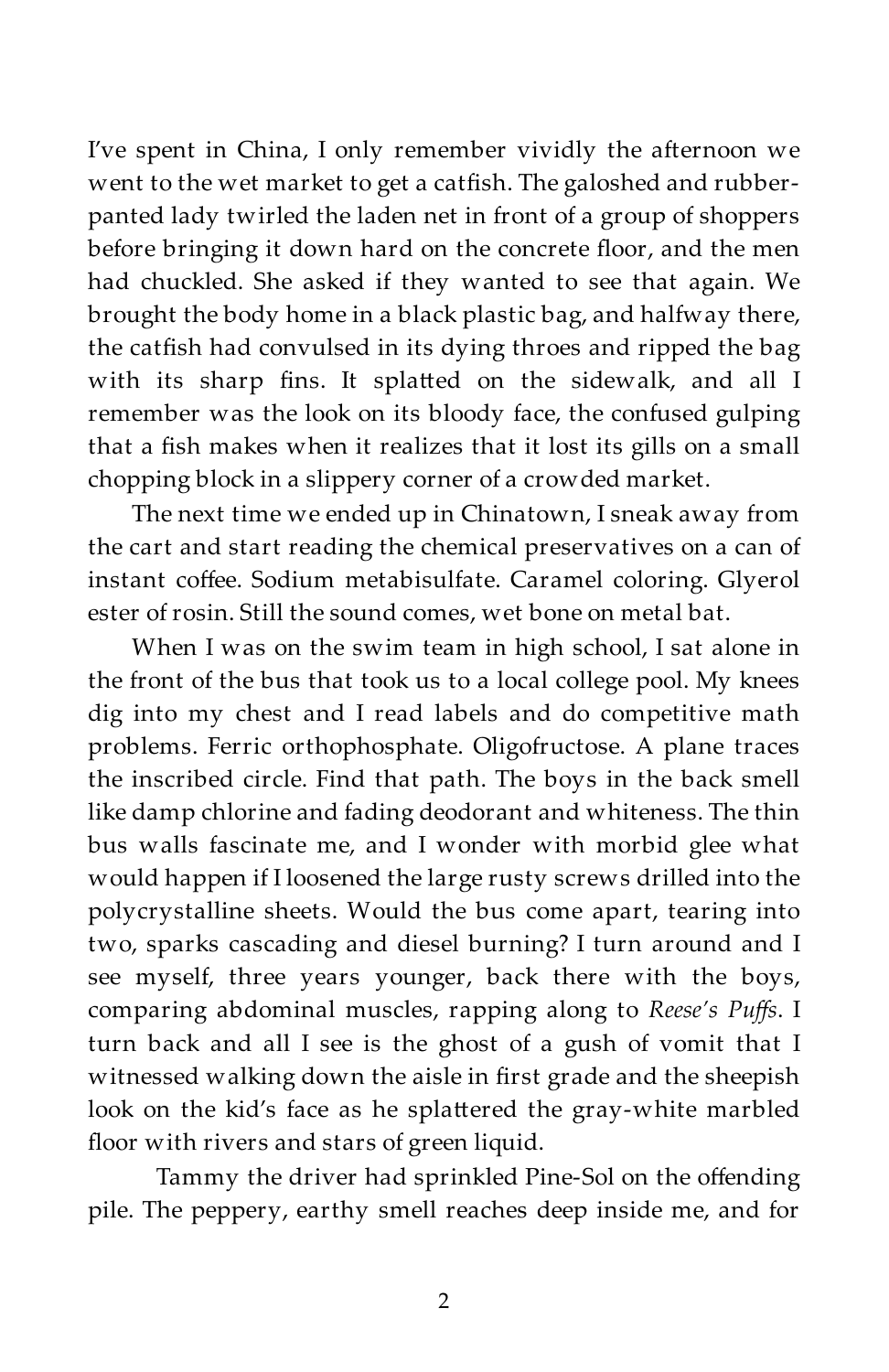once, my memories have no flagmen, no fat dates and no cinched ends. The rapping of the heat register, the thick sap and branches dripping with snowmelt. I lean on the railing outside my bedroom, diving into the shrapnel of glowing glass. I am airborne, as if the tree were the rushing ground below and I am a giant jet, waving goodbye to a village of light. The same trick of depth invades me, and while I am orders of magnitude closer, my greedy fingers grasp only the 2am peppermint air.

It is this melancholy beauty that I find in the smoky sharpness of moon-flooded nights. My neighbor learned this long before me, and he sits in a lawn chair out in the woods, the snowlight glinting, listening for the sonorous roar of the Amtrak. He points out its sad whistle as my loud boots approach him, and we make small talk. I stand, arms akimbo, and he sits, a dull, moonlit silhouette. Soon, we stop talking. The train rushes on and I hear its click-click-click over uneven rail welds. The monster making the sounds is invisible, tucked some ten or twenty miles to the north from where my moonlit neighbor sits. All I can see are the pristine, sparkling soccer fields, curbed by a salt-eroded private road and a winding berm of soil, topped by evergreens. I learned tai-chi and swordsmanship from my mom up on these berms; I launched fireworks and played soccer with my dad down in those fields. They were patches of wild raspberry some odd years ago, before the school decided to bulldoze the whole lot. We stole junk logs from the school then, rolling them home on a squeaky little wagon and turning them into patio seats. Last summer the three of us sat down around a campfire and I learned that both of my parents had shot real guns with real bullets back in China. The clicking roar and these endless fields blend into one, and I leave him in his chair, gazing up at the cloudless night.

One time, when I was in fourth grade and we were flying back from Paris, I remember chasing the sunset. Outside the